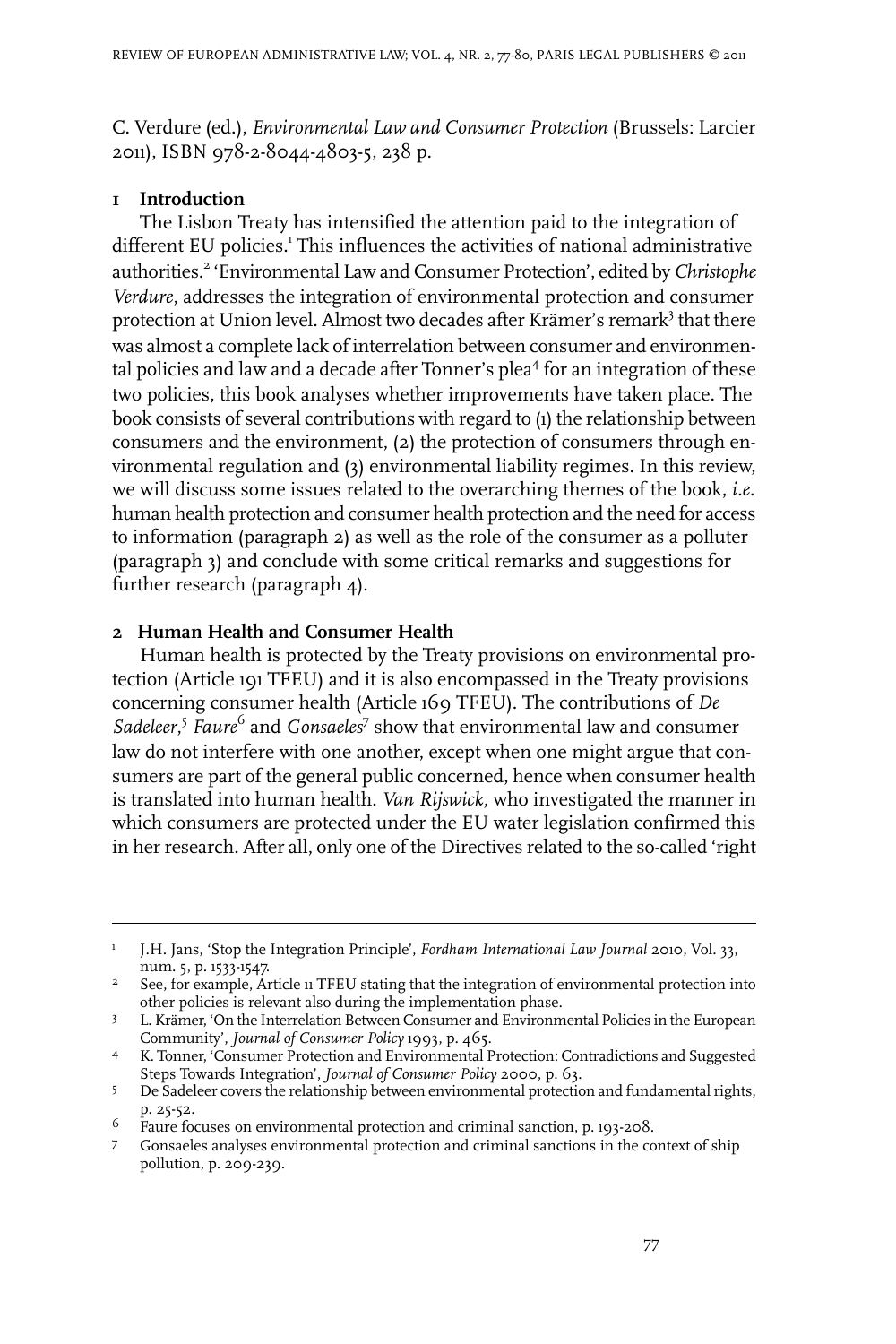to water' explicitly refers to the concept of the consumer. In the other cases, consumers are regarded as being part of the general public concerned.

Instead, the link between the protection of human health and consumer health is stronger in the field of product standards, such as that of nanotechnologies as analysed by *Van Calster*, *Bowman* and *D'Silva*. Their contribution discusses the manner in which EU law on cosmetics, food and medical products addresses consumer protection. Their study points out that EU law reacts to the emerging nanotechnologies by inserting explicit references to nanotechnologies (nano-hooks) into Directives. This approach aims to ensure that technologies do not fall through the net of the EU regulatory framework. Although this approach is a step into the right direction, *Van Calster*, *Bowman* and *D'Silva* highlight a missing labelling obligation. A recent proposal from the European Parliament suggested moving towards such an obligation. However, at the time of the final editing of the book here reviewed, the Council and the European Parliament had failed to reach consensus.<sup>8</sup> The proposal was therefore refused.

When reading the contributions on the relationship between human health protection and consumer health protection, there can be no other conclusion other than that there is limited interrelation between those two policy areas which comes from their converging goals. Yet, we cannot speak of integration as consumer's interests were diluted into 'general public' interests. This is confirmed by the contributions focusing on access to information, decision making and justice. As can be explicitly recognised in *Van Rijswick's* contribution and more implicitly in *Pozo Vera's*<sup>9</sup> contribution where environmental and consumer policies are only linked to the extent that consumers are part of the general public concerned.

## **3 Consumers as Polluters**

By consuming, consumers are potential (and quite often real) polluters of the environment. *Tonner* describes this relationship and advocates a more sustainable form of consumption. *De Cendra de Larragán* recognises the same relationship, but he looks at it from a climate change perspective. These two contributions therefore offer two different perspectives on the same problem.

*Tonner* underlines how consumer policy ignores environmental protection and sustainable development/consumption. In order to promote a change in lifestyle amongst consumers, *Tonner* proposes a legal framework based on a hierarchical relationship between environmental protection and consumer protection. Environmental protection should be regarded as a general interest protecting present and future generations and thus as a higher ranked interest

See information on European Parliament, the Legislative Observatory at: 8

<sup>&</sup>lt;www.europarl.europa.eu/oeil/FindByProcnum.do?lang=2&procnum=COD/2008/0002>.

<sup>9</sup> Pozo Vera describes the Aarhus Convention, p. 53-83.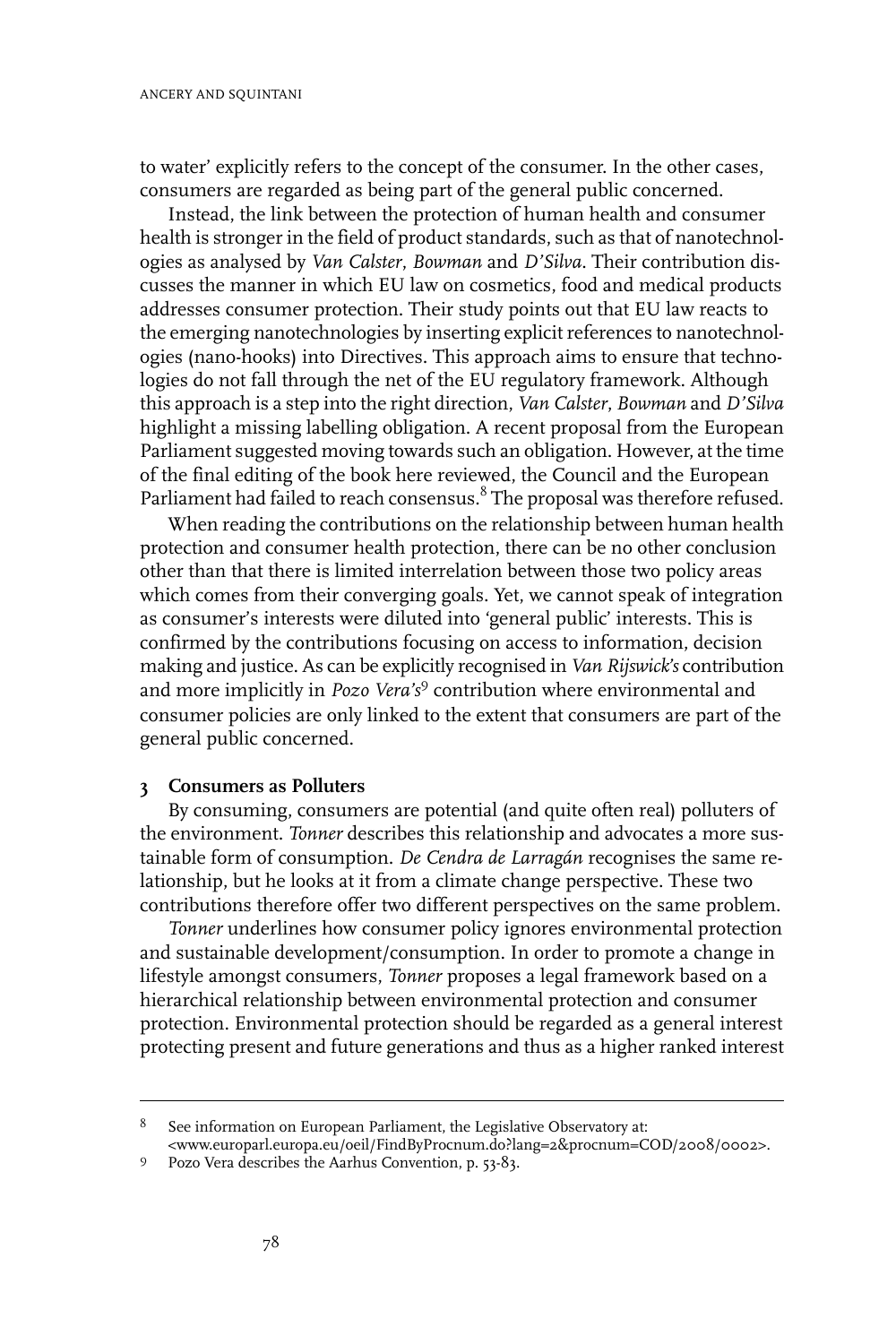than the interest of consumer protection, which aims to create a fair balance between present consumers and businesses and is not interested in future generations.

*De Cendra de Larragán* does not advocate such a hierarchy. He underlines the weakness of the current regulatory scheme as far as it concerns the regulation of consumption. He supports measures changing the lifestyle of consumers by introducing individual emission rights for greenhouse gases. These personal (tradable) emission rights should increase the awareness of consumers and encourage them to adopt a lifestyle change.

The aforementioned shows that EU environmental law fails to address consumers as polluters. The focus of the EU legislator lies with production and not with the consumer. Here, a lack of both interrelation and integration between environmental policy and consumer policy becomes apparent. This could partially be explained by the fact that environmental law usually focuses on topdown measures taken by public-law authorities, while consumer law usually focuses on a bottom-up measures taken by consumers against producers/sellers.

## **4 Conclusions**

The authors of this book have explored the frontiers of knowledge. Though the relationship between environmental law and consumer law is not always made explicit, the book gives some interesting insights to the relevance of environmental law for consumers. In this respect it is a pity that the editor of the book decided to focus more on the consequences of environmental law on consumers rather than the other way around: the relevance of consumer policy for environmental law. With the exception of *Tonner's* contribution, little attention is paid to EU consumer policy as means of enforcing EU environmental law and/or policies. This could have been the unique selling point of this book, as there have not been many contributions focusing on the enforcement of environmental policies within consumer law.

The previous paragraph implies ample space for future research. Without pretending to be exhaustive, we would like to indicate some possible research topics. *Tonner* indicates the first when he advocates an environment-friendly interpretation of certain consumer directives. Should a court, when confronted with consumer-protective provisions aiming at protecting consumers, interpret them in such a way that not only are consumers protected but the environment as well? And what if protecting both the consumer and the environment is not a real option? Should there be a hierarchy between both interests, placing environmental law higher up the ladder? Would it not be better to introduce instruments designed to protect the environment via private law into the consumer *acquis*? We would like to stress that this can never be a 'one-way approach'. Such an approach should be accompanied by a redefinition of environmental measures taking consumer concerns into account. This is also advocated by